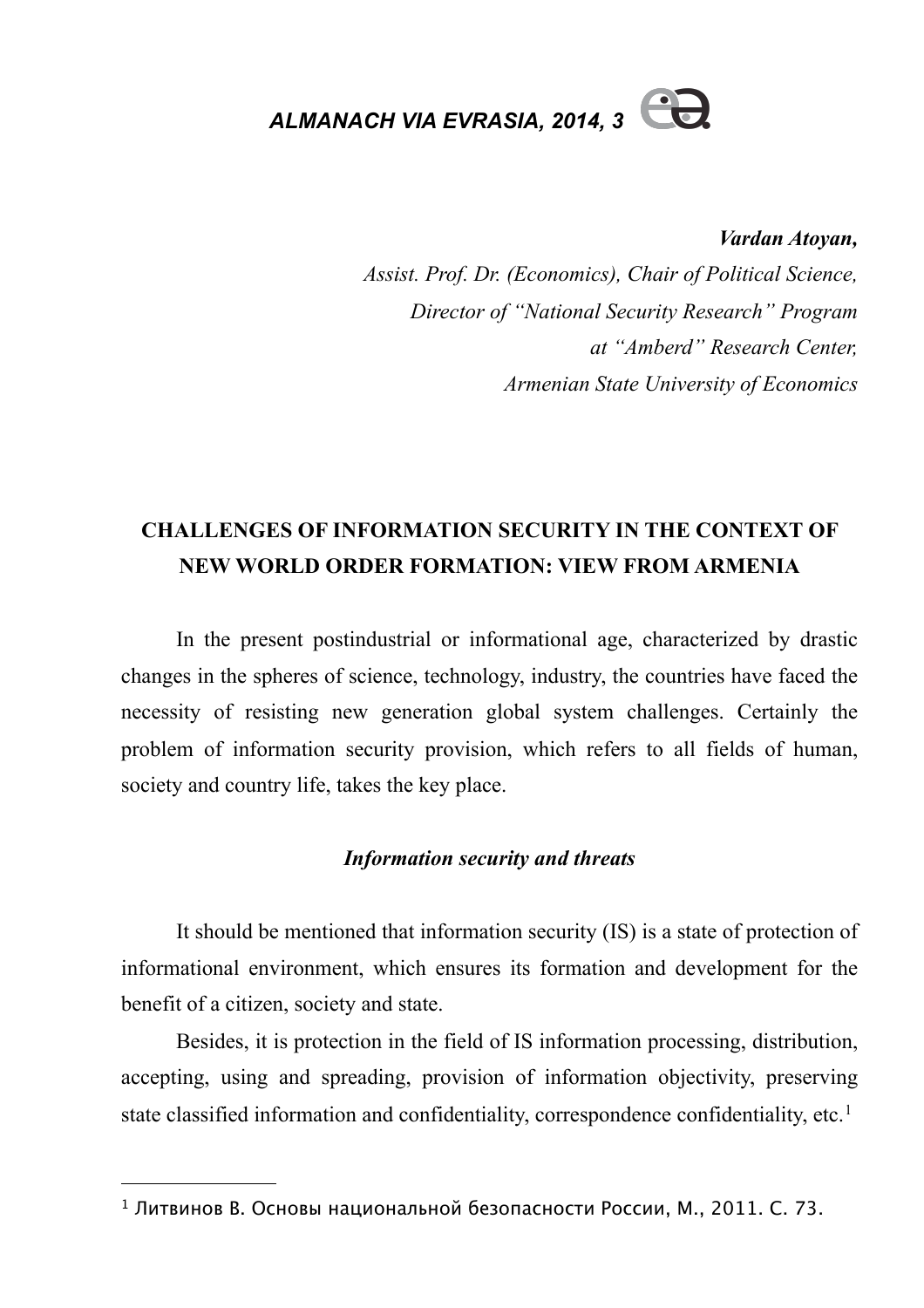The IS threats are considered to be one of the threats of the latest generation. The latter is a multifactor threat system which is directed against individuals, corporations, banks as well as state structures. The sources of such threats are criminal thieves of electronic accounts, hackers who compete in effectively entering the economic and state complicated electronic networks and programs. The fact that the most part of the life of citizens, countries and states is managed by cyber networks and program essentially increases their vulnerability to cyber attacks. Penetrating into the work of such networks, which, for example, manage power supply systems may cause states of emergency that can be compared to large technogenic disaster. Such possibilities are extremely attractive to terrorists. The cases of breaking into the networks of national security structures and various virus infections become more frequent<sup>[2](#page-1-0)</sup>.

It should be mentioned that in information field protection of interest has threelevel structure: individual, society, state.

- 1. Interests of individual in the information field include the implementation of the right of availability of information for conducting activity not prohibited by law and used for physical, mental and spiritual development, availability of information not containing classified information, protection of individual's personal data and etc.
- 2. The rights of society in information field include the strengthening of democratic values, building of legal, social state, public consent, establishment of atmosphere of tolerance as well as the preservation and development of society and national, spiritual values, identity, way of life, language, uniqueness, culture and traditions of its various parts. In this context it should be mentioned that for the last ten years in the Republic of Armenia some disturbing processes have emerged. Thus, according to the head of Chair of Pedagogy and Psychology of European Regional Academy of Armenia K. Nalchajyan as a result of reduction of national psychology and weakening of consciousness, today Armenia is facing the danger of

<span id="page-1-0"></span><sup>&</sup>lt;sup>2</sup> Кулагин В.М. Современная международная безопасность: учебное пособие/ В.М. Кулагин. – М.: КНОРУС, 2012. С. 85.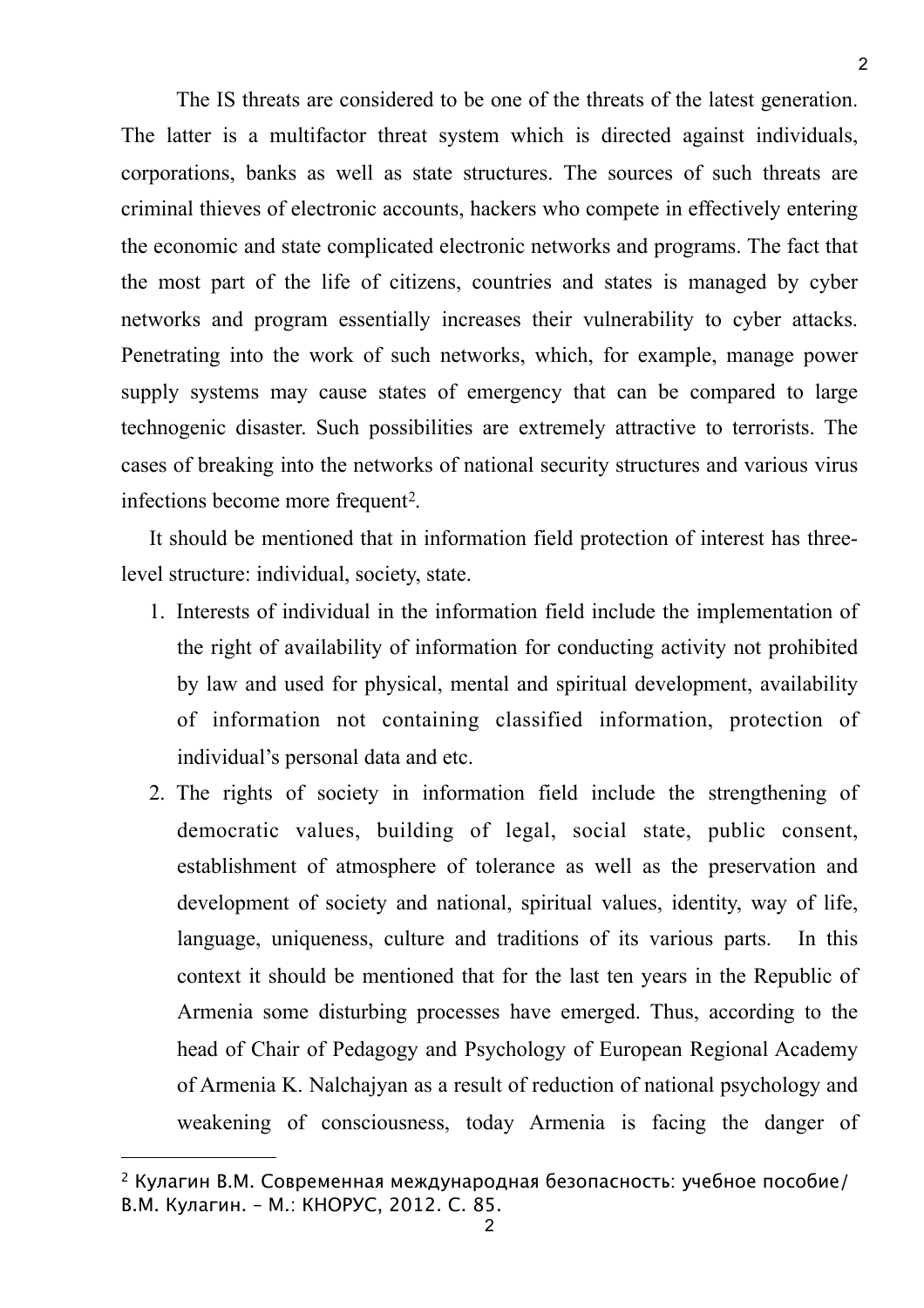elimination of national identity, which is also the reason for migration and weakening of cultural, educational values<sup>3</sup>.

3. As for the state interests in information field, it should be mentioned that they include ensuring of constitutional rights and freedoms for state legislative procedure, sovereignty, territorial integrity, political, economic stability, rule of law, getting/using information by individual, as well as processing, implementation and ensuring continuity of effective politics in information field for the development of equal and mutually beneficial international cooperation.

In general, the IS threats can be classified in the following way:

1. Threats aimed at individual's rights and freedoms in the field of information activity, formation of individual and social consciousness.

2. Threats aimed at collecting, preservation and provision of effective use of information means.

3. Threats aimed at information provision of state policy, security of information sources, systems of strategic importance and critical infrastructure.

#### *Information and network wars*

"Information revolution" has created an unprecedented opportunity for formation of global information networks, for spreading information in every corner of the world in fast and the largest-scale way. The development of information networks in the 21<sup>st</sup> century has formed a new social system, which can be called a network society.

It is obvious also that abovementioned processes along with their positive sides, are creating unprecedented possibilities for massive manipulation of social moods, consciousness and behavior and for online control of personal information

<span id="page-2-0"></span> $3\,$  «Հայաստանը կանգնած է ազգային ինքնու $b$ յան վերազման սպառնալիքի առջև. Կարինե Նալչաջյան», (15/12/12), http://www.tert.am/am/news/2012/12/15/nationalidentity/ ("Armenia faces threat of national identity elimination: Karine Nalchanjyan", (15/12/12)).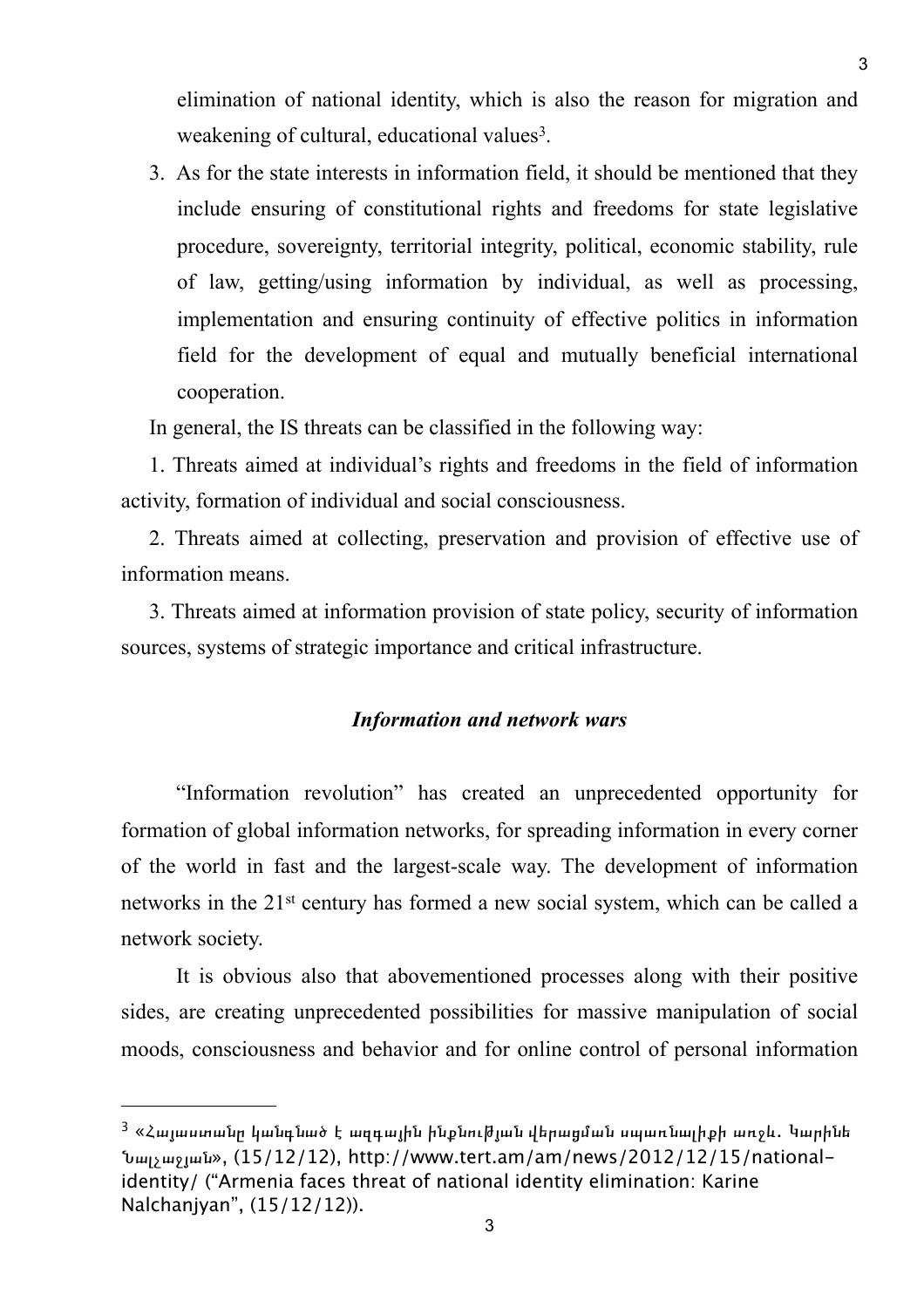by means of respective propaganda. This phenomenon also makes chain transformations in traditional ways of conducting wars, moving it to a fundamentally different level, which is called network war.

It should be noted that in different countries networks can be used for organization of revolutionary processes, political instability and overthrow of governing regimes or for giving the greatest impetus to the processes. This is evidenced by the "Arabic spring" and processes around Ukraine. In this context modern wars can be fairly called struggle for control over people's minds.

Nevertheless, it should be noted that without revolution, fertile soil for social riots in the network any such action cannot ensure further development. According to popular Russian PIR Center's "International Information Security and Global Internet" program's director Oleg Demidov generalized position of the Russian and Western expert circles comes to the conclusion that social networks have not played a leading role during the events of "Arabic spring", they have not been prevailing means of communication for opposition and participants of protests. Alongside they partially gave such speed and dynamics to the processes in the Arab countries that shocked their adversaries, i.e. government and its supporting forces<sup>[4](#page-3-0)</sup>.

Network war is a phenomenon characteristic to postindustrial society, which has an aim to form such a social opinion that will make society or its individuals to participate in and support current directed processes or at least take a passive stance.

It is obvious that some means of modern wars are means of psychological, information influence which are aimed at destroying psychological stability of the rival, destruction of traditional way of life, traditions, change of values orientation as well as destruction of national consciousness<sup>[5](#page-3-1)</sup>. According to the well-known Russian political scientist A. Dugin: "The input of the network deprives the countries, peoples, armies and governments of any kind of independence,

4

<span id="page-3-0"></span><sup>4</sup> Демидов О. Социальные сетевые сервисы в контексте международной и национальной безопасности /«Индекс Безопасности», № 1 (104), 2013. С. 67.

<span id="page-3-1"></span> $^5$  Ռազմական սոցիոլոգիա. Ուսումաական նյուխերի ժողովածու /պրոֆ. Լ.Հ.

Հարությունյանի խմբագրությամբ, Եր., 2005, էջ 148: (Military Sociology. Collection of tutorial materials / Edited by Prof. L. Harutyunyan, Yerevan, 2005. P. 148).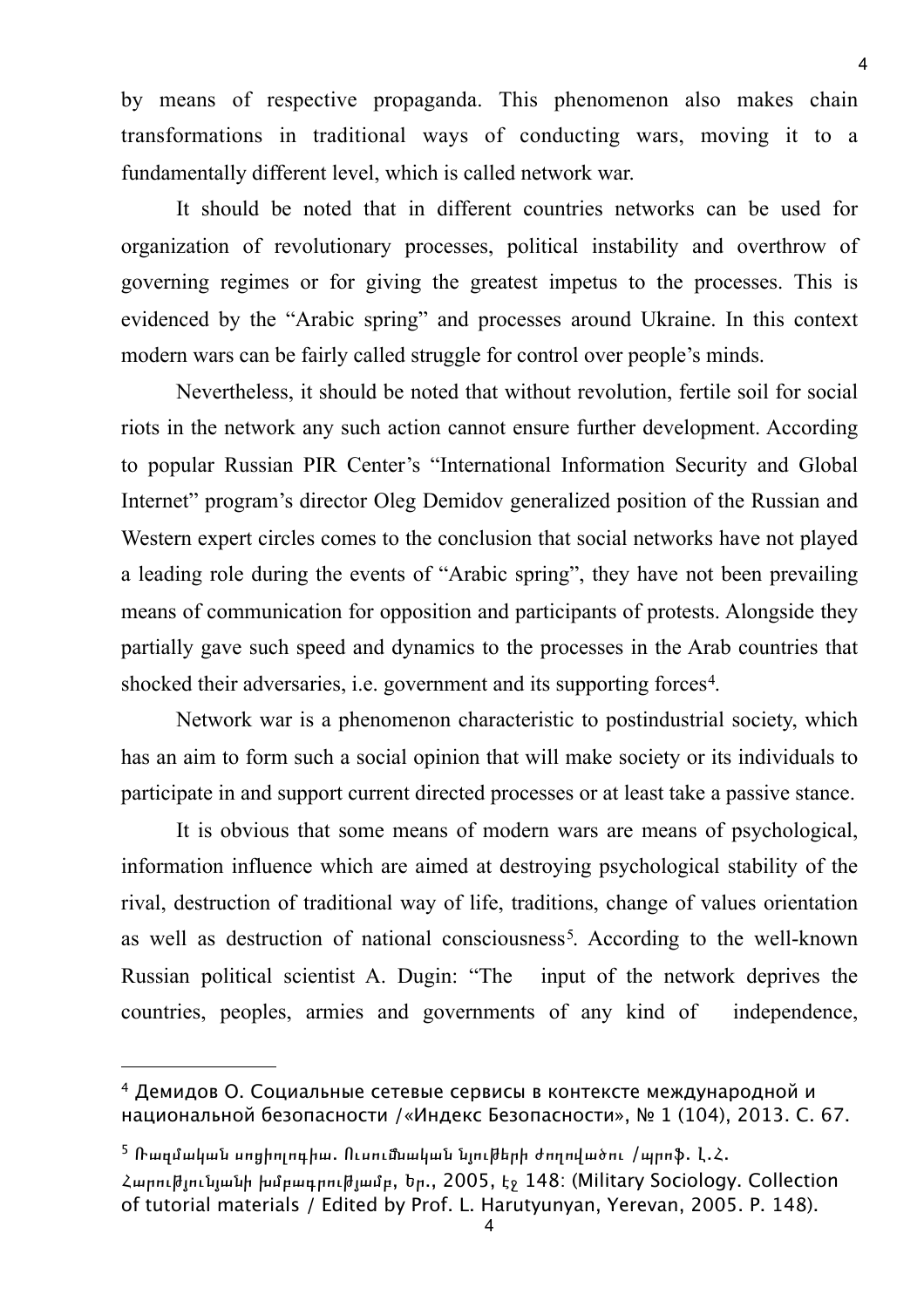sovereignty, turn them into strictly controlled, programmed mechanisms, which means global direct control, world supremacy of new type, when not only separate subjects are under rule but their content, actions, intentions, etc. Actually, both enemies and neutral forces are obviously imposed with scenarios, act not on their own accord. This is victory in battle before its start. The aim of network war is to set absolute control over every participant of historical processes on a global scale["6](#page-4-0).

It should be noted that the term "information war" was imported by information war theorist Chinese Shen Weiguang in 1985. One of the first official documents concerning this issue is the "Information war" directive of the US Department of Defense (1992). The principles of war were already represented in 1993 in the directive of the Joint Chiefs of Staff Committee. Within US military circles information wars mean such activities that are taken to support national military strategy in order to achieve information dominance by means of influence on adversary's information and data systems with simultaneously ensuring safety and security of its own information and data systems<sup>[7](#page-4-1)</sup>. The term "information war" started circulating most actively in 1991 after the "Desert Storm" operation when the new information technologies were used as a means of conducting war for the first time.

According to executive director of University League of Collective Security Treaty Organization (CSTO), CSTO analytical association coordinator and wellknown expert in the IS sphere I. Panarin information war has been the main means of global politics in the course of the entire history of humanity. It was a means for achieving spiritual, political, financial and economic power in the world[8.](#page-4-2)

The point of view of S. Rastorguyev, Doctor of technical sciences, analyst of Information Security Institute of Moscow State University after M.V. Lomonosov, is

<span id="page-4-0"></span> $6$  Дугин А. Мир охвачен сетевыми войнами, (25/11/2005), http://nvo.ng.ru/ concepts/2005-11-25/4\_netwars.html

<span id="page-4-1"></span> $7$  Основы национальной безопасности: учеб. пособие для студ. высш. проф. учеб. заведений / [Л.А. Михайлов]-М.: Издательство центр «Академия», 2008. С. 92.

<span id="page-4-2"></span> $8$  Панарин И. Н. Информационная война и коммуникации. - Горячая линия -Телеком, 2014. С. 6.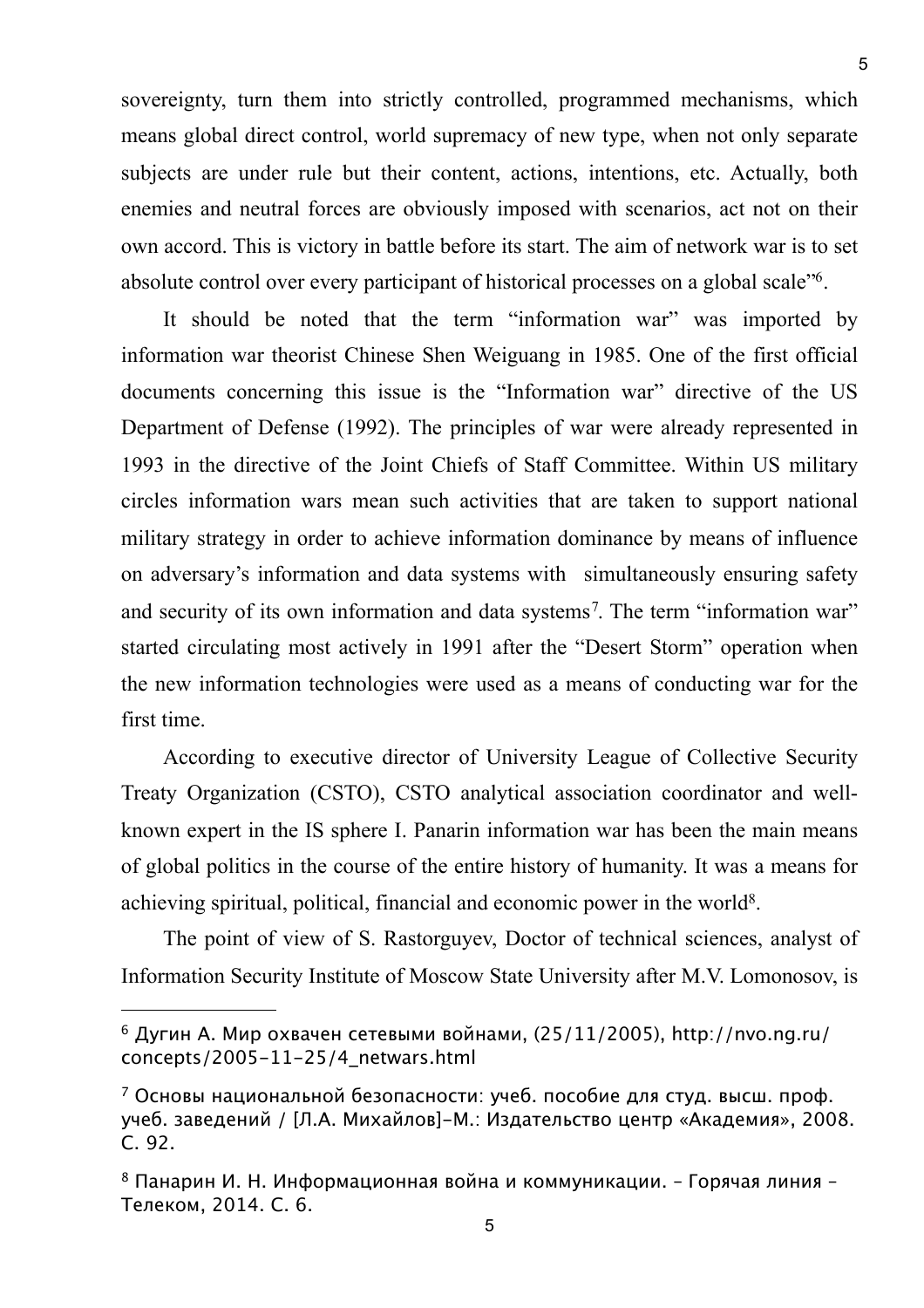also interesting. According to it information war is the struggle of states with the use of technology and technical means. They allow generating necessary scenes, ideas, to spread and insert them in ears, eyes and hearts. Information wars act against all of us, against humanity in general, regardless of on which side of the barricades we are. Information wars undermine the basis, which the human civilization stands o[n9.](#page-5-0)

We can state that in the beginning of 21<sup>st</sup> century the negative features of global networking and virtualization have become obviously seen. The most dangerous is the increasing number of cyber crimes and cyber threats, which threatens to normal functioning and sustainable development of states, societies and individuals. According to the "Characteristics of Cyber Threats: Rapid Comparative Analysis" research, published by the American RAND corporation "Cyber threats to states may be defined as those actors or adversaries exhibiting the strategic behavior and capability to exploit cyberspace in order to harm life, information, operations, the environment and/or property. The cyber threat landscape is not necessarily revolutionary"<sup>10</sup>.

It should be mentioned that consistent militarization of cyberspace, multiplication of cyber weapon types, offensive cyber technologies, actually have turned it (cyberspace) into such a stage for military operations as the land, the sky and the sea are<sup>[11](#page-5-2)</sup>.

It is fact that the above mentioned phenomena are in the center of researches of analytical and academic community and are subject of concern for bodies responsible for ensuring national security. It is not a mere chance, that in recent years the struggle with similar phenomena is strengthened all over the world. Thus,

<span id="page-5-0"></span><sup>&</sup>lt;sup>9</sup> «Информационные войны - угроза для цивилизации», (23/10/2013), https://lgz.ru/article/-42-6435-23-10-2013/informatsionnye-voyny-ugrozadlya-tsivilizatsii-/

<span id="page-5-1"></span><sup>10</sup> Robinson N., Gribbon L., Horvath V., Robertson K., Cyber-security threat characterisation, (Rand Corporation, 2013), 5. http://www.rand.org/content/ dam/rand/pubs/research\_reports/RR200/RR235/RAND\_RR235.pdf

<span id="page-5-2"></span> $11$  Голишников О. Виртуализация политики: большие возможности или угрозы?, (23/04/2014), http://www.csef.ru/index.php/ru/nauka-iobshchestvo/project/445-the-future-of-the-information-society/1-stati/5304 virtualizatsiya-politiki-bolshie-vozmozhnosti-ili-novye-ugrozy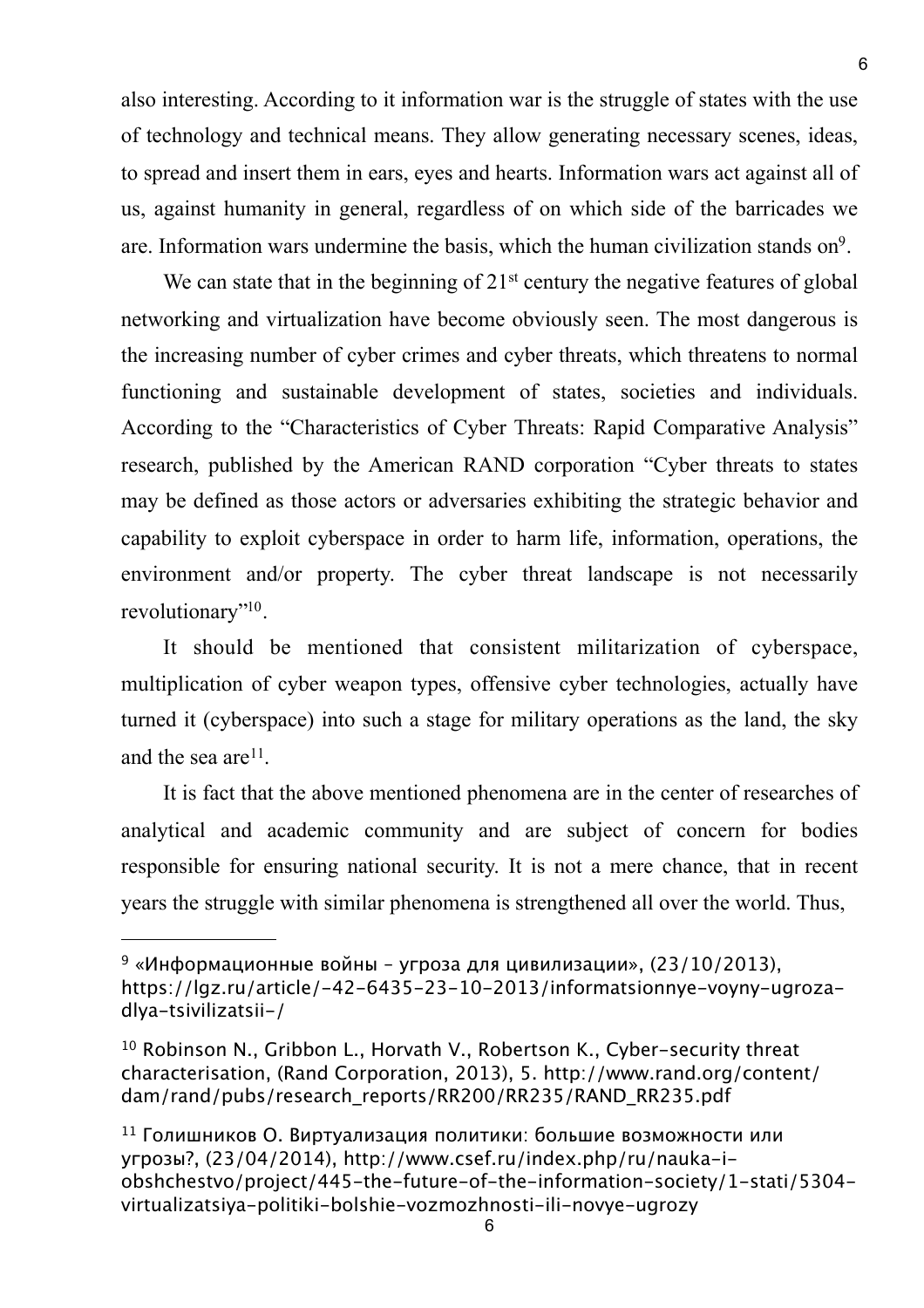- According to report spread by media, in 2013 US Department of Defense confirmed the decision of increasing expenses for struggle against cyber threats. The expenses for this sphere will grow by about 5 times in coming years. In this way the department hopes to ensure security of the US government's computer system from attacks made from abroad. Besides, the number of staff-members of the consequent unit of the Department of Defense will increase significantly, reaching 4.000 instead of present 900  $employees<sup>12</sup>$  $employees<sup>12</sup>$  $employees<sup>12</sup>$ .
- The European Cybercrime Center has started its work on January 11, 2013 in The Hague and its aim is to unite efforts of EU countries in this work. The latter is a structural unit of Europol. According to the EU sources every day about one million people become victims of crimes taking place in network and its total loss reaches 300 billion euro per year. It should be noted that the lion's share of cyber crimes remains unpunished. According to the EU Commissioner for Home Affairs Anna Cecilia Malmström "Cyber criminals get into our computers, hack bank accounts and manipulate financial operations… For fraudsters the risk of being caught is small and profit is big" [13](#page-6-1).
- There is a Computer Emergency Response Team (CERT) in Great Britain, which must systemize the efforts for ensuring national security in cyberspace. The new department will also fight against incidents of national significance in the sphere of cyber security; will provide advisory and information to government, industrial and academic organizations. In his speech dedicated to CERT's opening, the head of UK Cabinet Office Francis Maude has mentioned that in the fiscal year 2013, 93% of big corporations have failed in

<span id="page-6-0"></span> $12$  «Պենտագոնը մտադիր է 5 անգամ ավելացնել կիբեռանվտանգությանն ուղղված ծախսերը», (28/01/13), http://www.tert.am/am/news/2013/01/28/cybersecurity/ ("Pentagon is planning to increase the expenses directed to the cyber security for 5 times", (28/01/13)).

<span id="page-6-1"></span><sup>13</sup> Хассельбах К., Рюттингер М. «В ЕС открылся центр по борьбе с киберпреступностью», (11/01/13), http://csef.ru/index.php/ru/aktualno/ 4342-v-es-otkrylsya-tsentr-po-borbe-s-kiberprestupnostyu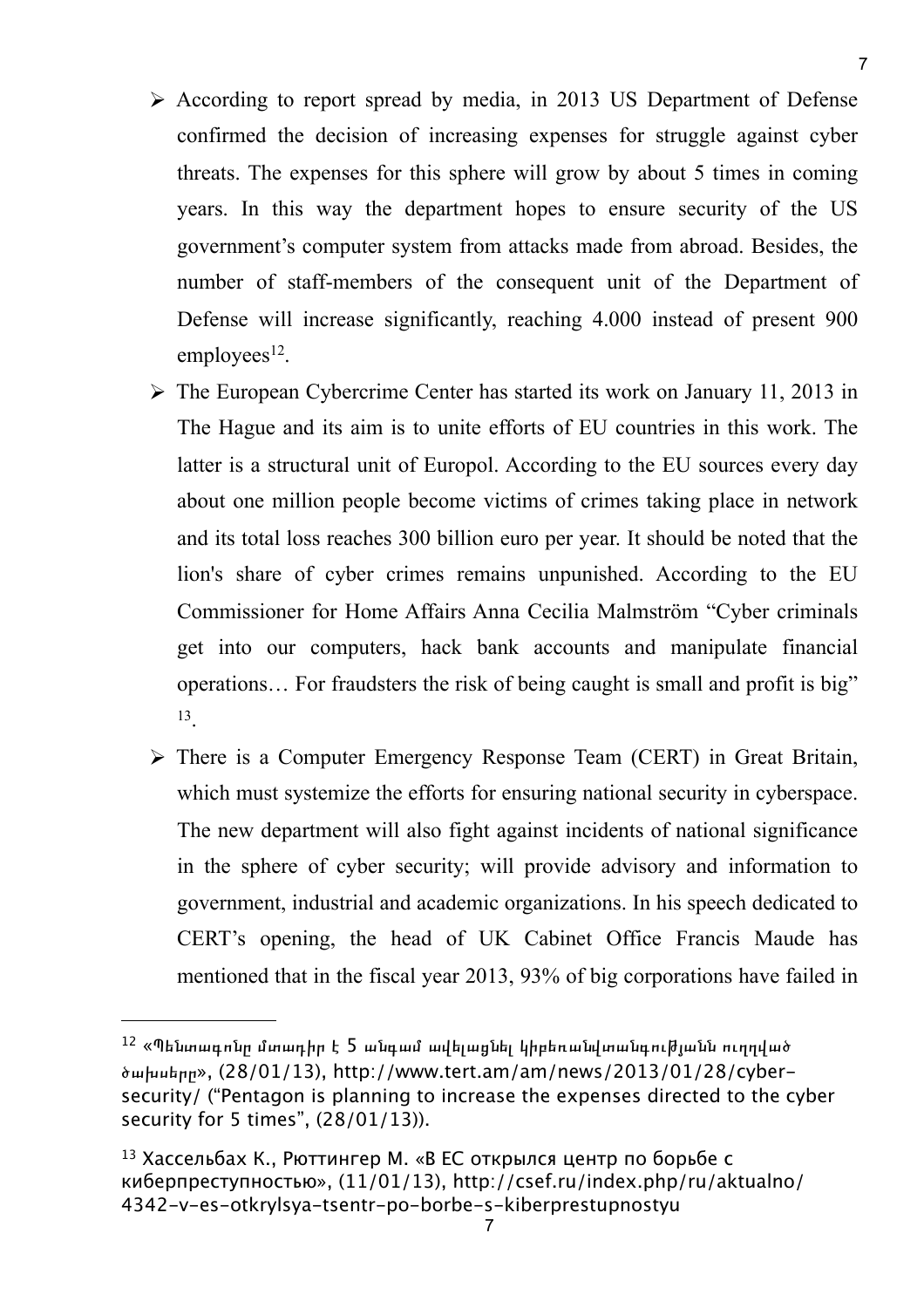ensuring their cyber security. According to him, one of London companies has lost 1300 million dollars of its profit<sup>[14](#page-7-0)</sup>.

- On January 21, 2014 the Minister of Defense of France Jean-Yves Le Drian announced, that resistance program which cost 1.5 billion euro would be launched as a military priority. He said that the number of cyber attacks against Ministry of Defense had increased 4 times. Particularly, in 2011, 195 significant computer cases were recorded and 780 were in 2013. There were attempts made to paralyze the work of government servers. The staff of the Ministry of Defense will almost double in coming years (up to 450 employees), and the volume of researches in this sphere will increase by three times<sup>15</sup>.
- $\triangleright$  The government of Japan intends to create a special forces of cyber security within its armed forces and to extend the security of computer systems. New units of AF should include programmers and experts of computer networks, who first of all must protect state and defensive systems from actions of hackers. It is also planned to form government Cyber Security Center in 2015. It is supposed that with the help of government, the markets of computer services and communication networks protection from being attacked and hacked will be doubled in 2020 (currently it is estimated at 6-7 billion USD). Japan has already become the victim of unknown hackers, who set for some time control over the information networks of «Mitsubishi Heavy Industries» corporation, which particularly produces military and space equipment. Besides, there have also been recorded cases of hacking computers of the members of parliament<sup>16</sup>.

<span id="page-7-0"></span> $14 \times B$  Великобритании начала работу служба по борьбе с кибератаками CERT», (01/04/2014), http://www.rbc.ru/rbcfreenews/20140401052537.shtml

<span id="page-7-1"></span><sup>15</sup> «France Military To Up Defenses Against Cyber war», (21/01/2014), http:// www.defensenews.com/article/20140121/DEFREG01/301210027/France-Military-Up-Defenses-Against-Cyberwar

<span id="page-7-2"></span> $16 \times$ Япония создает кибервойска», (21/05/2013), http://vpk-news.ru/news/ 16008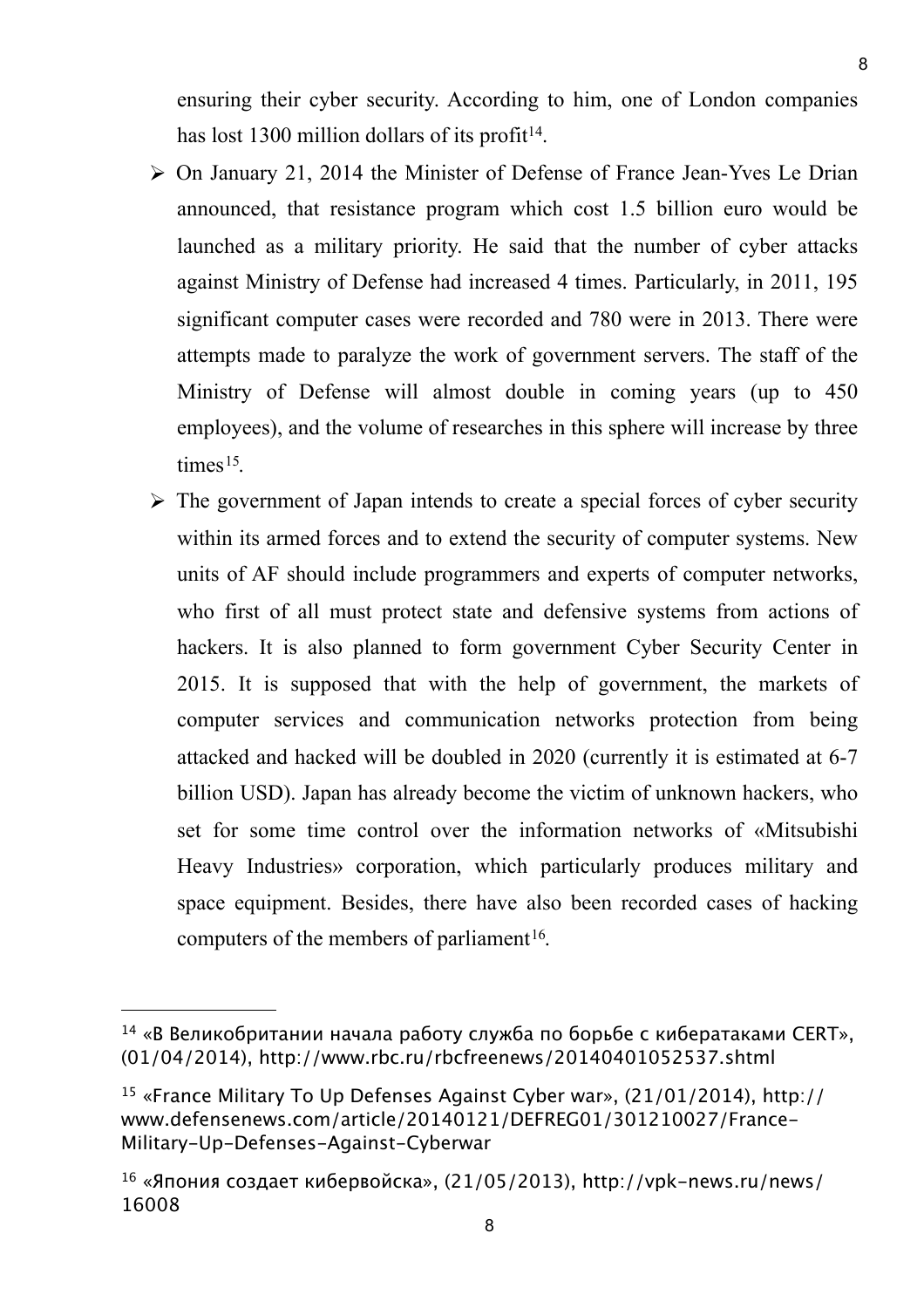$\triangleright$  CSTO, which member is Armenia, is going to create a cyber security center, which will ensure information security of the CSTO member-countries. According to the CSTO Secretary General N. Bordyuzha, the organization has discovered recently a large number of distructive web-sites on the territory of member-countries<sup>[17](#page-8-0)</sup>.

In this regard, the situation is worrying in Armenia too. According to the IT expert S. Martirosyan "Azerbaijani and Turkish hackers hack dozens, even hundreds of Armenian web-sites monthly. These attacks mostly don't have serious consequences, as they are not holders of public or state influential information. Nevertheless, in the recent year some sites have been attacked that belong to organizations holding individual data. For example, sites of operators providing telephone and Internet services have been attacked"[18](#page-8-1).

#### *Establishment of global information society and social disorganization*

It is a fact that the establishment of global information society contributes to the expansion of the global force centers' zones of influence, which brings various challenges for the subjects of international politics. Today, extensive coverage of information on terrorist acts, wars, civil conflicts, natural, technogenic, humanitarian and other various disasters by media, television, Internet and other information sources, which nowadays have directed and propagandistic nature, increases in the society the sense of social uncertainty, defenselessness, danger, promotes the degradation, strengthening of atmosphere of fear and panic, manipulate the consciousness of people, imposes certain ideas, concepts, ideals, outlook, stereotypes and social behavior.

<span id="page-8-0"></span><sup>17 «</sup>Страны ОДКБ создают центр по противодействию киберинцидентам», (10/04/2014), http://ria.ru/defense\_safety/20140410/1003345958.html

<span id="page-8-1"></span> $^{18}$  Մարտիրոսյան Ս., Տվյալների պաշտպանության խնդիրները Հայաստանում, «ԳԼՈԲՈՒՍ», թիվ 3 (36), 2013, էջ 58-59: (Martirosyan S. Issues of Data Protection in Armenia / "Globus", #3 (36), 2013. P. 58-59).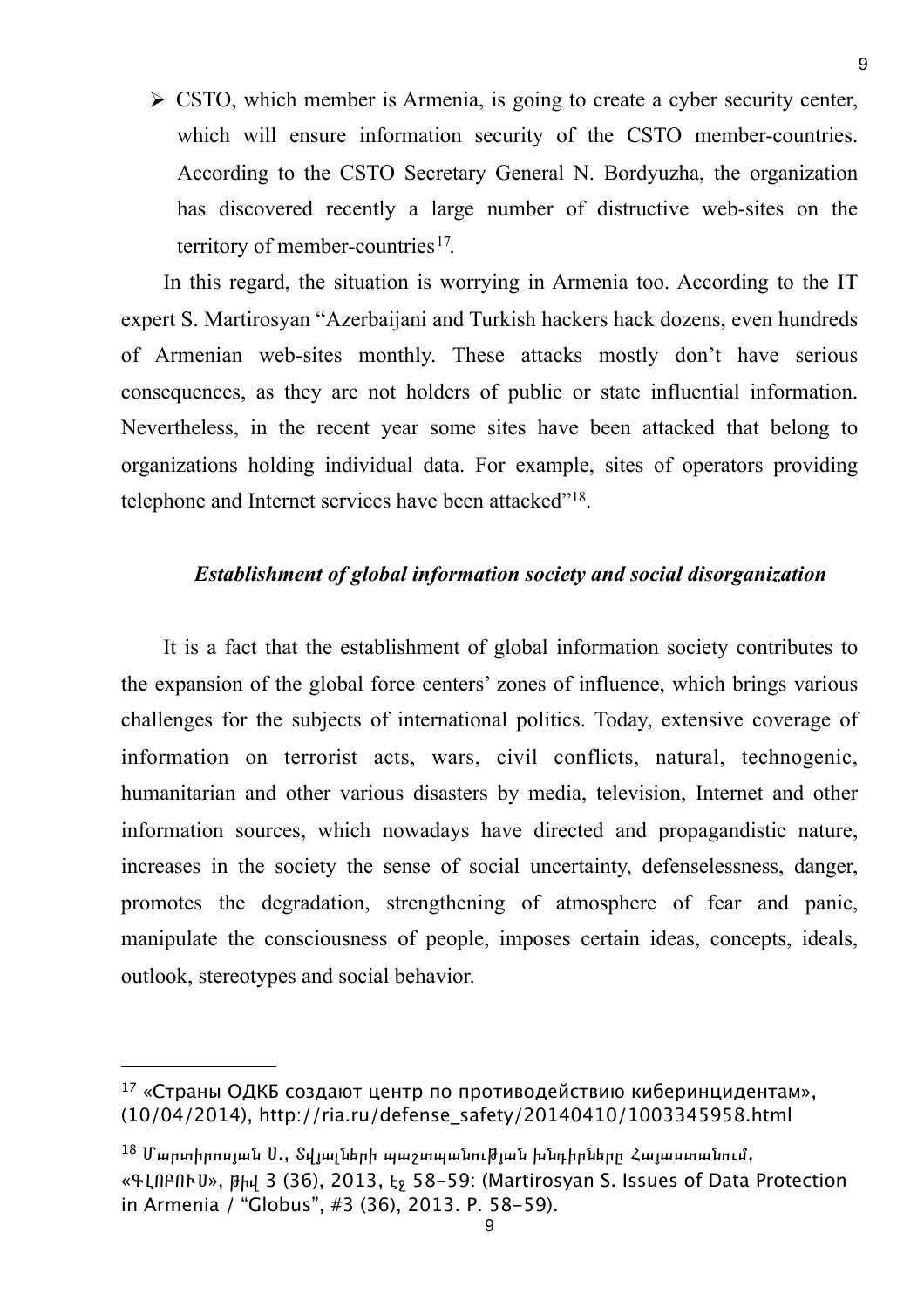According to the American sociologist Herbert Blumer the aim of propaganda is to impose certain mindsets and values that people start to perceive as natural, true and real, and thereby as something that is expressed naturally and without  $compusion<sup>19</sup>$ .

In current situation, the feature of information activity with humanitarian (social) orientation that has showed itself is the creation and strengthening of the world model which is beneficial for the aggressor. At the same time it is important that today the impact of information is always directed to the object of aggression. The aggressor forms the social opinion necessary for him right among the population of rival<sup>20</sup>.

It is already an established fact that the specific gravity of Internet in information field gradually increases, bringing together with its positive sides such a new disease as an the Internet addiction. Thus, according to the researches the Internet causes not just an addiction but a hangover as well. The offline life of the Internet addicts is comparable to hangover effect syndrome of "Ecstasy". Though the mechanism of the Internet influence is not clearly disclosed, it has become known that spending a long time in the Internet causes psychological problems<sup>21</sup>. If we consider in this context the fact that every year the number of the Internet users and especially the number of social network users increases, then the picture becomes more complete. Thus, according to forecasts of "eMarketer" organization, which is a researcher in the field of global digital market, in 2017 the number of social networks users will exceed 2,5 billion<sup>22</sup>. In Armenia the number of Facebook

<span id="page-9-0"></span><sup>19</sup> Психология масс. Хрестоматия./Райгородский Д.Я. (редактор составитель) – Самара: Издательский Дом «БАХРАХ-М», 2010. С. 558.

<span id="page-9-1"></span><sup>20</sup> Расторгуев С.П., Литвиненко М.В. Информационные операции в сети Интернет. «Центр стратегических оценок и прогнозов», М. 2014. С. 34.

<span id="page-9-2"></span><sup>&</sup>lt;sup>21</sup> «Исследование: интернет воздействует на мозг как наркотик», (20/02/13), http://russian.rt.com/article/4627

<span id="page-9-3"></span> $22$  By 2014, the ranking of regions by social network users will reflect regional shares of the global population // "eMarketer" (Jun 18, 2013), http:// www.emarketer.com/Article/Social-Networking-Reaches-Nearly-One-Four-Around-World/1009976#PoPsI5E22PfEI57L.99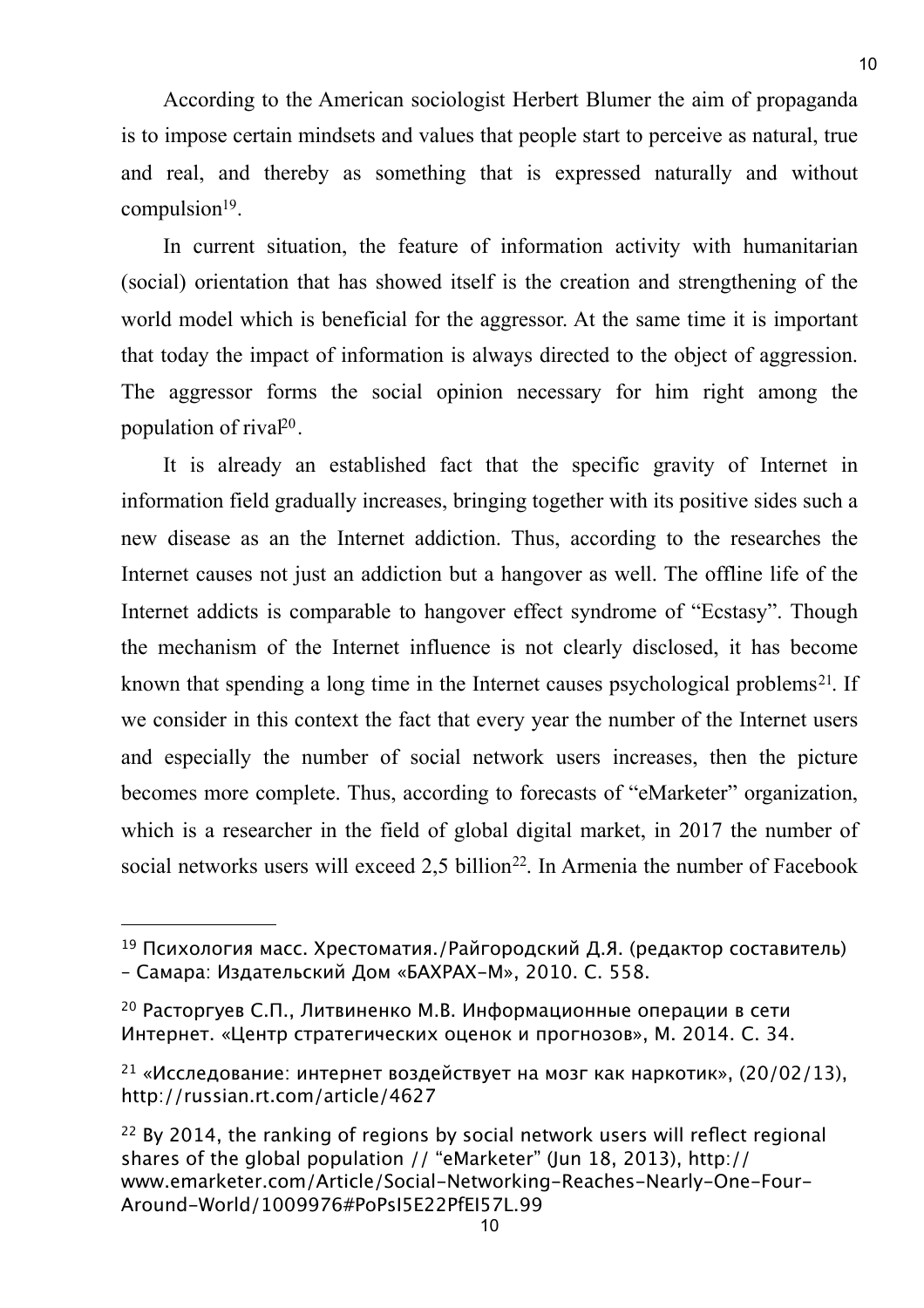users exceeds the number of half a million, and the total audience of «Odnoklassniki.ru», «Mail.ru» and «My World» networks reaches 1.5 millio[n23](#page-10-0). Here we cannot ignore the fact that such fast virtualization of life and relations, creation of fake reality by such an army of users which numbers millions also leads to negative results, particularly in form of depressions and mental disorders: the term "Facebook-depression" has already become almost official for foreign psychiatrists. In 2011 a number of scientific articles were published in the US, which said that people with low self-esteem can fall into a prolonged depression, comparing their lives with the lives of others. Users of social networks can also spend hours in front of the computer, trying to prove to their readers (and most importantly, to themselves), that their life is not less full<sup>24</sup>. It is a proven fact that the use of social networks can affect a person's mental state, causing anxiety and inadequate behavior<sup>25</sup>.

According to UNESCO's "Information for All" annual report, published in 2010, many sociologists believe that the expansion of the Internet and mobile telephony will subsequently ruin the basis of society and relationships of the family, relatives and friends, making interconnections between people shallow. Due to such a destructive orientation of the Internet many studies have been carried out (mostly in the US), that showed that "world web" still isolates its users and destructs social interconnectivity, as by spending time in the Internet, people have less contact with relatives, family, friends and community. Comfort, which is provided by e-mail as a means of maintaining and building relationships between people, is meaningless if it is not able to provide an atmosphere which occurs when you go together to have a cup of coffee or a glass of beer. This means that the Internet can be the last isolating

<span id="page-10-0"></span> $^{23}$  Մարտիրոսյան Ս., Համազանզի ներխափանցումը Հարավային Կովկաս,  $(03/10/13)$ , http://www.noravank.am/arm/articles/detail.php?ELEMENT\_ID=12347#4\_b (Martirosyan S. Penetration of the Web to the South Caucasus, (03/10/13)).

<span id="page-10-1"></span> $24$  «Հոգեբույժները նշել են «Facebook-դեպրեսիայի» նշանները», (03.12.12), http:// www.tert.am/am/news/2012/12/03/facebook-depressia/ ("Psychologists mentioned the symptoms of "Facebook-depression", (03.12.12)).

<span id="page-10-2"></span><sup>25 «</sup>Исследование: социальные сети делают человека неадекватным», (10/07/2012), http://www.vesti.ru/doc.html?id=846107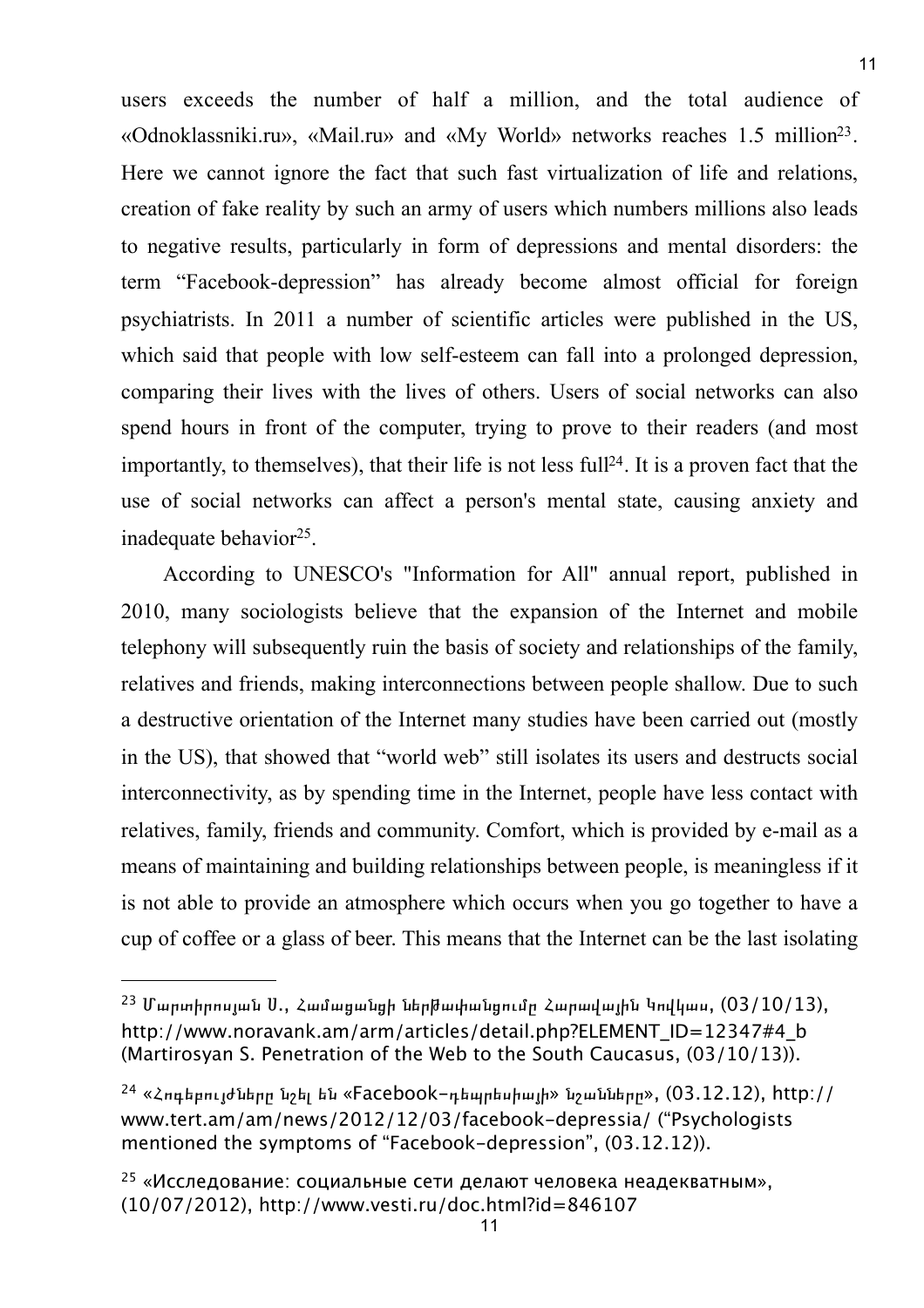technology that will become a deadly blow to the public, which is already weakened by the emergence of cars and television. Experts (mostly psychologists) ensure that the use of internet can lead to the emergence of irresponsible and fragmented society<sup>26</sup>.

As the head of the Acadenic-Educational Center of the National Security Service of Armenia A. Kinaktsyan mentions: "in modern information (postindustrial) society destructive, dissolving informational impact has become more dangerous threat to spiritual and cultural life. Thus, although in the past the spiritual and cultural safeties were organically interrelated, they appeared purely as a hostile target for encroachments. However, in current conditions of globalization spiritual and cultural values can suffer not only from targeted actions, but also from various spontaneous, pedagogically incorrect information flows, that often openly praise sordid human instincts, distract society from its urgent issues, deepen social contradictions. That is why the spiritual and cultural safety is most commonly observed in the context of common information security of individual, society and state.["27](#page-11-1)

In the aforementioned context K. Nalchajyan's observation is rather characteristic: "Recently, as a result of various types of shocks, changes, and crises a strong decline of value orientations has occurred. High values like patriotism, attitude toward education were sidelined and number of market type people, as psychologists call them, even more increased.["28](#page-11-2)

#### *Emerging new world order*

<span id="page-11-0"></span><sup>26</sup> Политика информационного общества. Ежегодный всемирный доклад Программы ЮНЕСКО «Информация для всех» за 2009г. / Под ред. А. Раба. Перевод с англ.. М.: МЦБС, 2010. С. 43.

<span id="page-11-1"></span> $^{27}$  Քինակցյան Ա., Հոգևոր-մշակութային անվտանգությունը որպես տեղեկատվական անվտանգության բաղադրիչ, «Բանբեր» ԵՊՀ, գիտական հանդես, 3/134, 2011, էջ 22: (Kinaktsyan A. Spiritual and Cultural Security as a Component of Information Security / "Banber" YSU Academic Bulletin, 3/134, 2011. P. 22)

<span id="page-11-2"></span> $28$  «Ի՞նչ նոր սերունդ է գալիս քաղաքական դաշտ»,  $(13/10/2010)$ , http://7or.am/ am/news/view/16406/ ("What kind of new generation is entering the political field?", (13/10/2010)).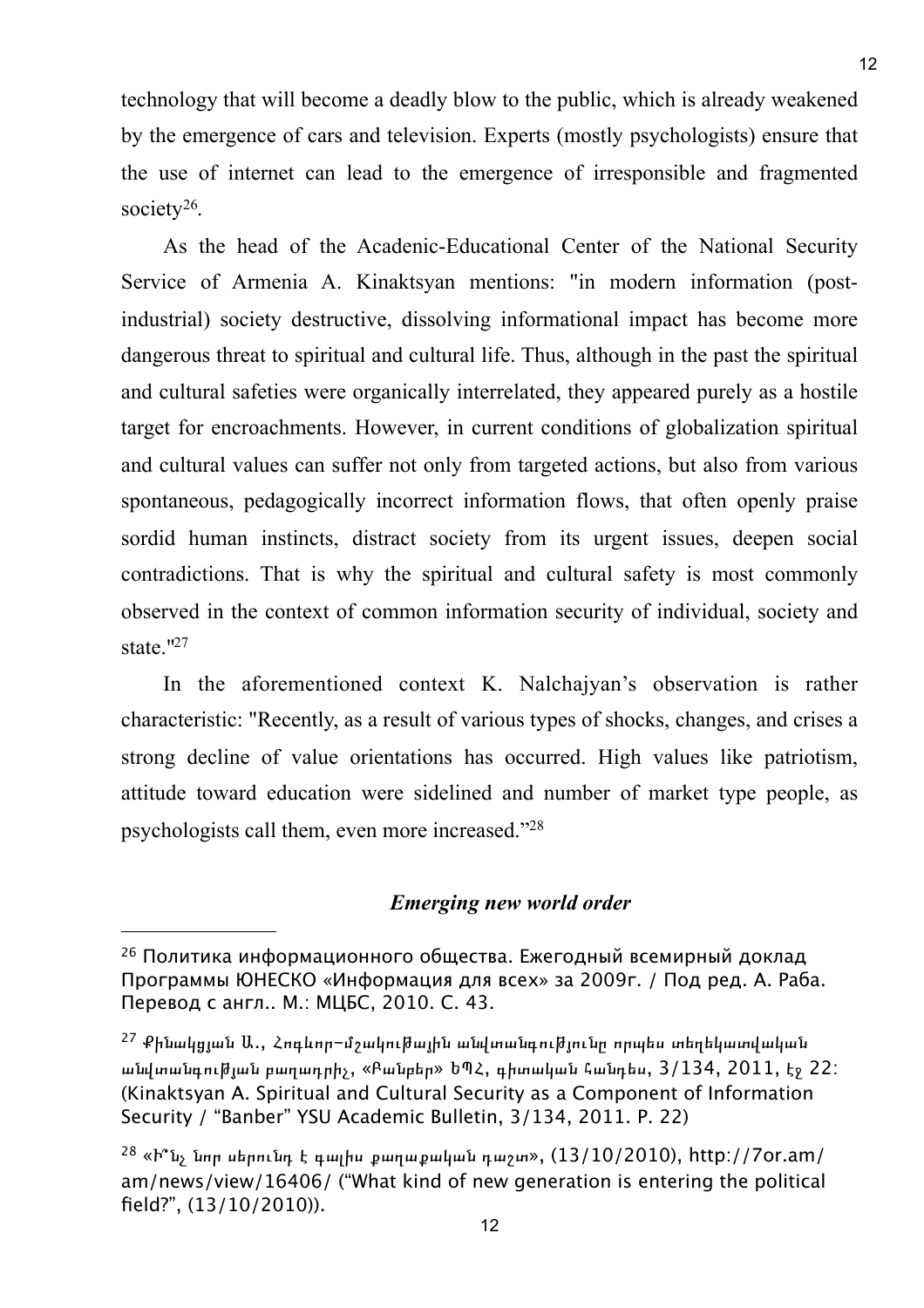According to the former U.S. president's national security adviser, Henry Kissinger, it has become common to talk about the information age, as a big, even the greatest intellectual revolution in history, and concentrate attention on its social, economic and political aspects.

Rarely, however, is also discussed its impact on international relations, with the exception perhaps of the facts about global possibilities of modern means of communication. Moreover, only pure numbers and information transfer speed are taken into account. But international relations, and therefore, the course of history, depend not only on the number of people who possess information. The ways of its perception are more important.

As the volume of available information usually exceeds its processing capabilities, it is natural that the gap between information and knowledge and especially between knowledge and wisdom becomes deeper<sup>29</sup>.

Besides, the emerging new world order is different from the previous ones both by the circumstances of its emergence, and by a number of other significant features.

It is known that along with the traditional indicators of state power, such as land, natural resources, human capital, level of economic development, the scientific potential, the efficiency of armed forces and military equipment, etc., globalization pushes forward new force factors.

In particular, the unique role is given to information, communication and information technologies. Related to the problem the issue of IS ensuring has emerged, which can be viewed from different aspects and on different levels of analysis, from the global political system to separate individual  $30<sup>90</sup>$ .

<span id="page-12-0"></span><sup>29</sup> Киссинджер Г. Нужна ли Америке внешняя политика? / Пер. с англ. под ред. В.Л. Иноземцева, М.: Ладомир, 2002. С. 321.

<span id="page-12-1"></span><sup>30</sup> Говорухина К.А. Информационно-коммуникационные технологии в контексте глобализации и информационной безопасности, «Вестник» ПАГС, N 4 (25), 2010. С. 28.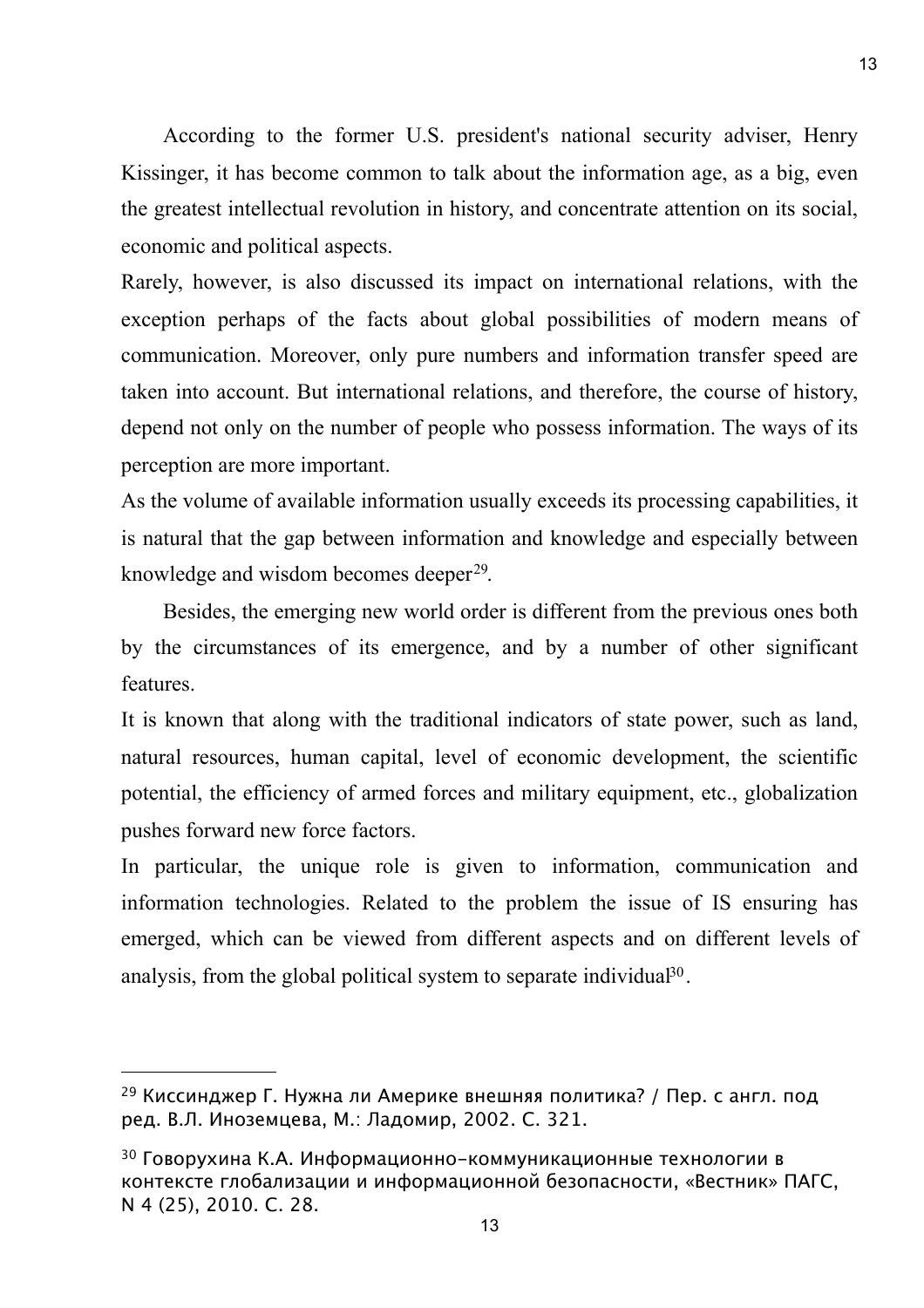It is no secret that some of characteristic features of modern information and communication technologies are their transboundary nature, the absence of traditional inter-state borders, speed, as well as dual-use possibility for both peaceful and military purposes, for both the welfare and evil. As the Russian president's special representative on the issues of international cooperation in the IS sphere A. Krutskikh correctly noted, this was the reason why the implementation of relevant technologies resulted in increasing of both the strength of countries and vulnerability of the same countries because of the increase of the information and electronic impact<sup>[31](#page-13-0)</sup>.

At the same time, it becomes apparent that the emerging of global information and communication environment dictates the need to review the traditional approaches. However, it is necessary to agree with the point of view of one of the most influential representative of the American political thought Z. Brzezinski, according to which: "The concept of absolute national security is nothing more than a myth. In the era of globalization, complete security and total protection are impossible"[32](#page-13-1).

Obviously, the information revolution transforms also the international relations. The spread of the Internet and formation of network society are changing our understanding of the traditional nation-state boundaries, as well as proposing new problems for national governments, which are not yet fully adapted to a new reality. Obviously types of activities and services in the field of information are getting out of subordination to national governments.

Related to the growth of information and communication technology (ICT), the problem of national and international security is becoming fundamentally different. A threat of using the enormous potential of the ICT for purposes of provision of military and political dominance, force resistance, blackmailing has emerged. The

<span id="page-13-0"></span><sup>31</sup> Крутских А.В. Научно-технологическая составляющая современных международных отношений // Современные международные отношения и мировая политика. М., 2005. С. 201.

<span id="page-13-1"></span><sup>32</sup> Бжезинский Зб. Выбор. Глобальное господство или глобальное лидерство/ Пер. с англ.- М.: Междунар. отношения, 2010. С. 30.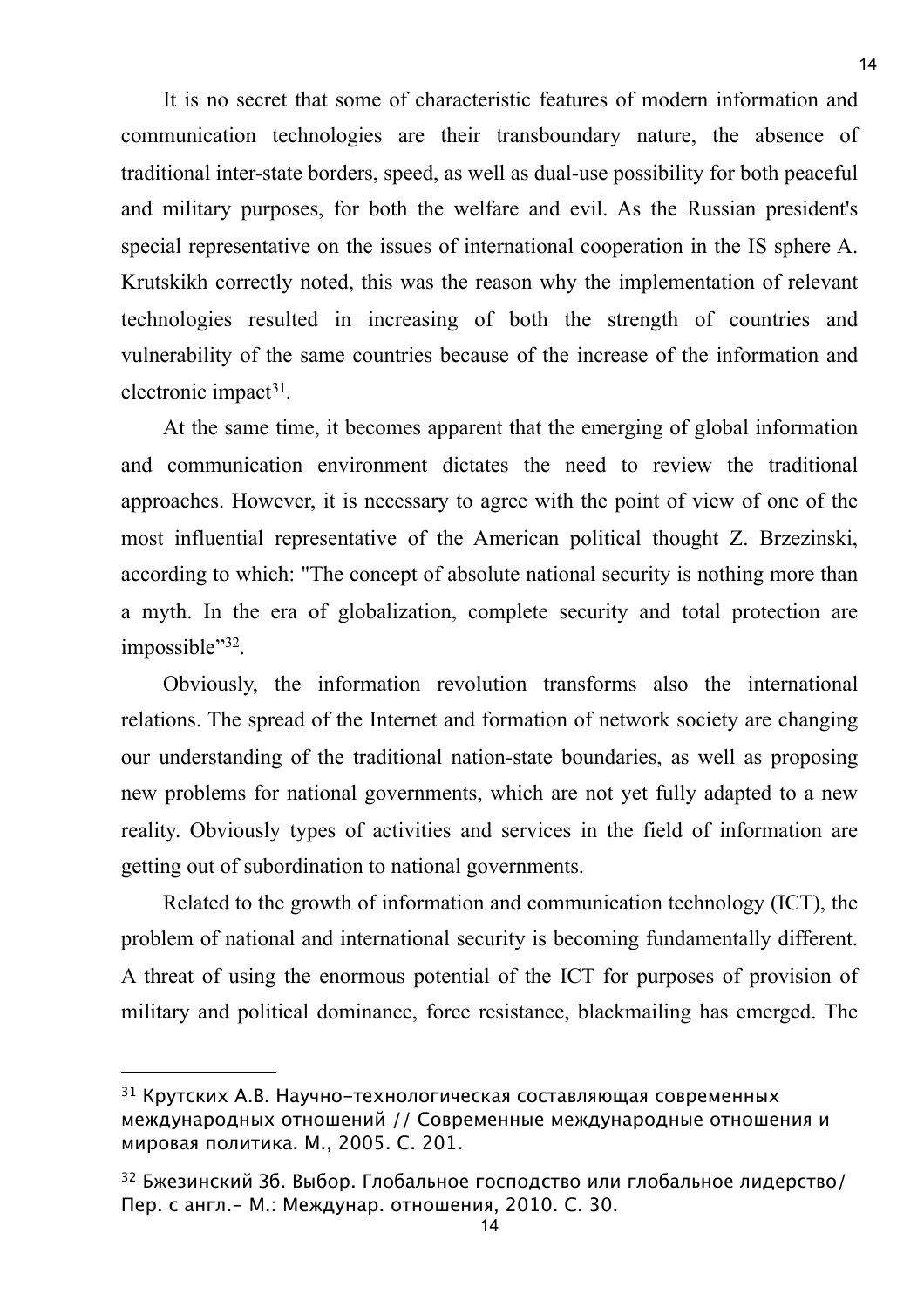increasing of military potential at the expense of the latest ICT development leads to a change in correlation of global and regional forces, to tension between traditional and emerging power centers. The ICT media questioned the provisions of classical geopolitics, because such technologies would result in the "death of distances." The perception of space and concepts of provision of geopolitical interests in the sphere of information which are based on them are also transformin[g33.](#page-14-0)

It is remarkable that there was also the issue of IS provision during the Soviet years, but it became the most urgent in post-Soviet period, due the fact that former Soviet republics, or as they are often called, post-Soviet countries obviously retarded in the ICT field and the responsible authorities used the so-called tools typical to the period of industrial society. In this context a reasonable assumption, concerning the wide circulated concept of "post-Soviet space" put forward by the Executive Director of "Noravank" Foundation G. Harutyunyan sounds interesting: "We can not completely exclude the hypothesis that "application" and "distribution" of the term "post-Soviet space" in media field is a unique, so-called Mem that in social psychology is interpreted as a directing provision that is transferred from one consciousness to another and creates a certain, in this case, negative perception["34.](#page-14-1)

Indeed, in many cases throwing in of certain concepts (memes) to media field and giving them a negative connotation is no longer a novelty, but it should also be considered in the context of reaching appropriate result through insertion consistent propaganda of certain stereotypes, behavioral patterns, thinking clichés, values in the public consciousness. Thus, today, in the RA for giving an apparently negative connotation to any phenomenon it is enough to add a word "Soviet", which is immediately associated with something retarted, old, neglected, disorganized and

<span id="page-14-0"></span><sup>33</sup> Говорухина К.А. Информационно-коммуникационные технологии в контексте глобализации и информационной безопасности, «Вестник» ПАГС, N 4 (25), 2010. С. 30-31.

<span id="page-14-1"></span><sup>34</sup> ՀարուԹյունյան Գ., ԵԱՄ. տեղեկատվական անվտանգուԹյան հիմնախնդիրները և ինտեգրման հնարավոր սցենարները, «21-րդ ԴԱՐ», թիվ 1, 2013, էջ 7: (Harutyunyan G. Eurasian Union, The Mail Issues of Information Security and Possible Scenarios of Integration "21-rd Dar" #1, 2013, p.7)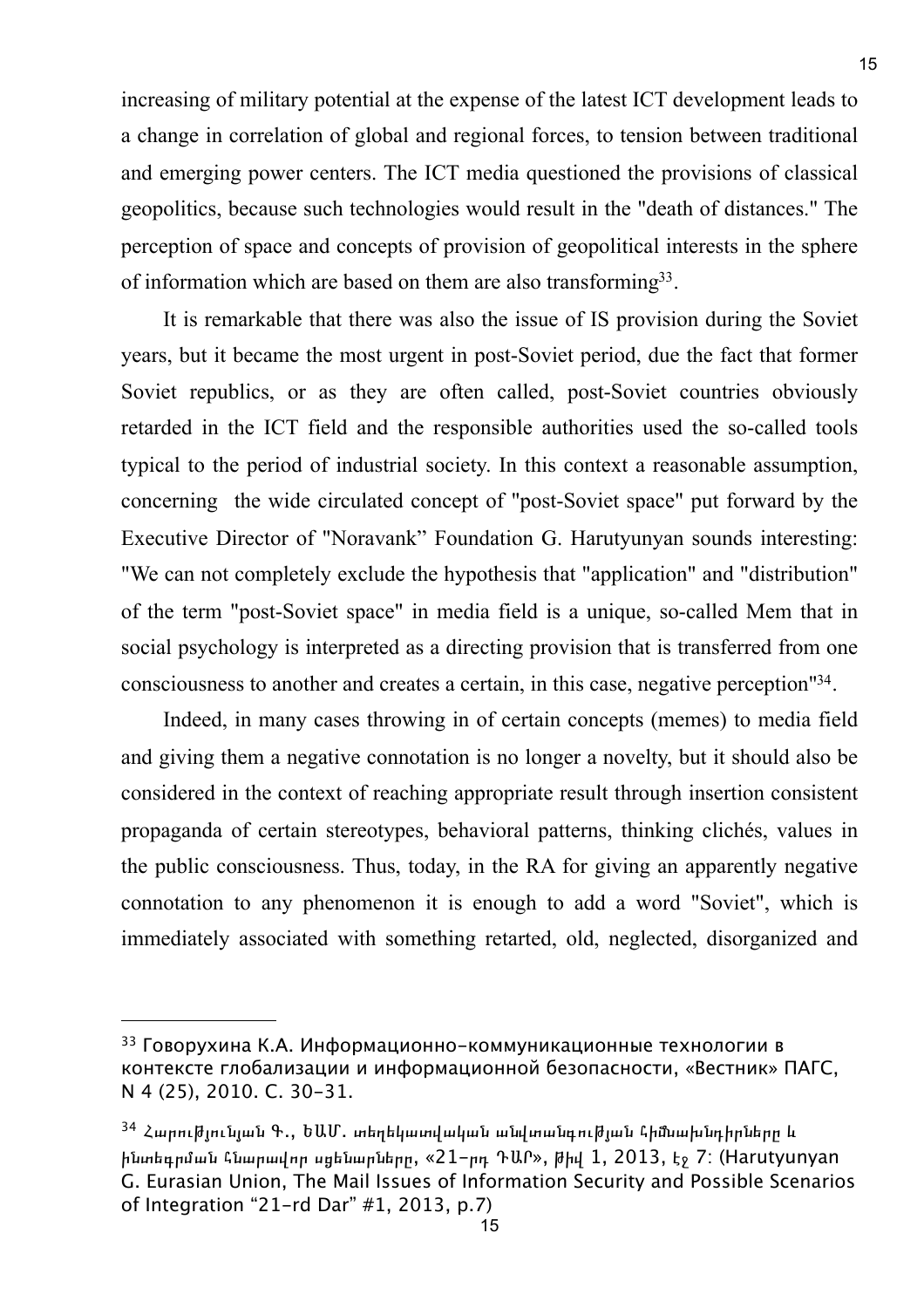various other negative phenomena, ignoring the positive phenomena existing at that time.

#### *East-West new opposition: Europe as a theater of new war?*

The 21st century can rightly be described as the activation period of confrontation of opposite values, world outlooks and civilizations, which is also directly reflected in the information field. As it is accurately characterized by the great representative of the last century's Armenian philosophical and political thought Hayk Asatryan: "The battle of values is a battle of truths of different psychological types.["35](#page-15-0) It is obvious that the world is entering a geopolitical turbulence zone and a new "cold war" is on the threshold. Disturbing processes around Ukrainian crisis, particularly, Crimea's reunion with Russia, and before that, Kosovo, Abkhazia, South Ossetia and other similar precedents finally vanished the myth of inviolability of state borders. On the other hand, applying of the double standards in other similar cases by key actors of the geopolitics once again confirms "force gives rise to a right" expression, which sometimes sounds not so fair and ethical but always actual.

The world is gradually losing its color tones; it is again being divided into conflicting camps, thus providing to small countries constricted ability to maneuver between them in.

The above mentioned processes clearly demonstrated the disadvantages of the world order established after World War II and laid the bases for the new one. As the director of the Institute of Oriental Studies of the RA NAS R. Safrastyan notes, the world is facing a new era of new the world order formation, which is based not on the idea clash of Islamic and Christian civilizations, but on clash between the concepts of values developed in the East, that tries to spread globally the aspirations of the peoples of the world to preserve the values, which are traditional for them. At the same time according to Safrastyan, the defender of traditional values today is

<span id="page-15-0"></span><sup>35</sup> Ասատրյան Հ., Հատընտիր, Եր., Ամարաս, 2004, էջ 74: (Asatryan H. Chosen works / Yerevan, Aramas, 2004. P. 74).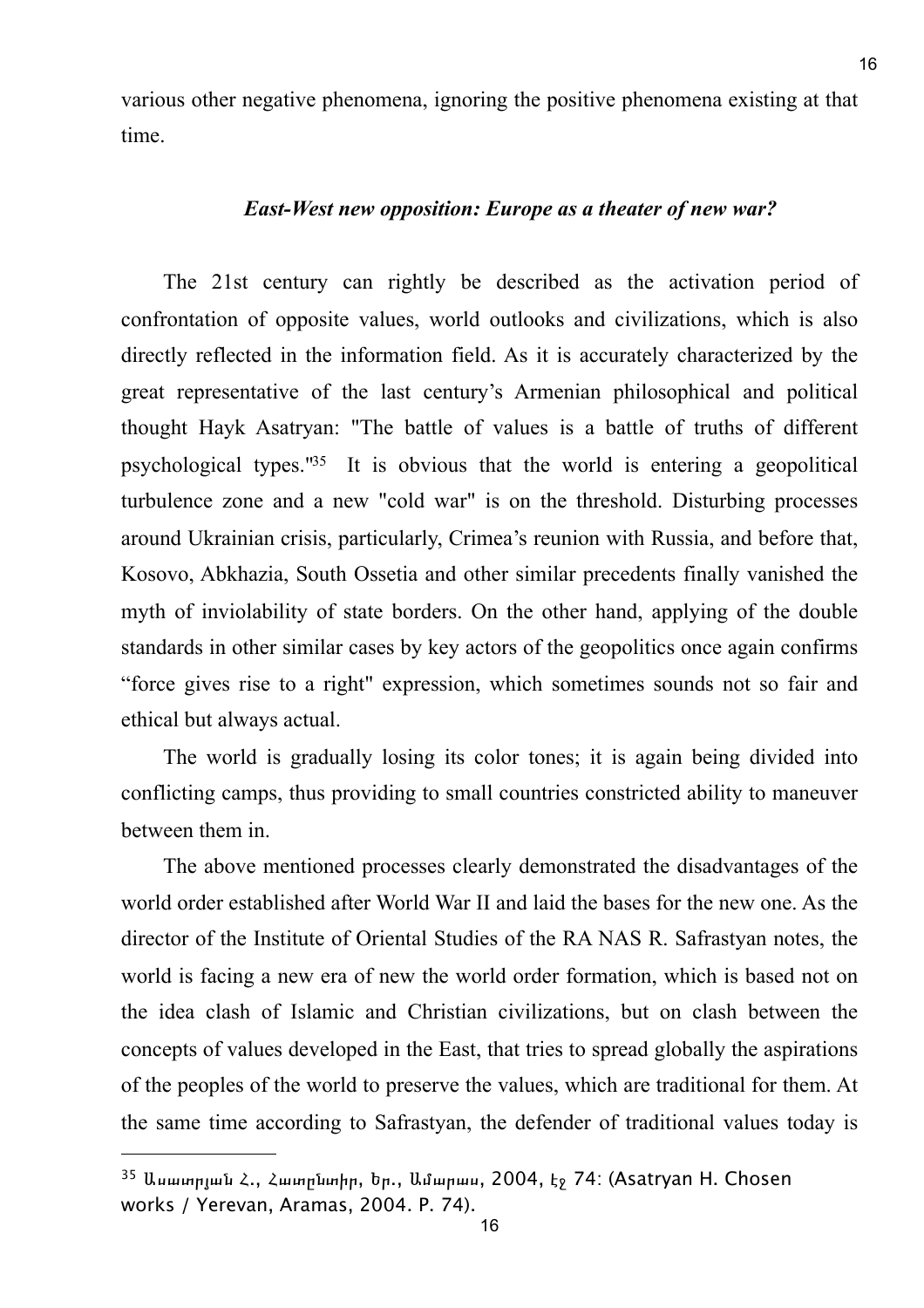Russia. "I am an optimist and I believe that the new world order, which will be based on the desire of people to preserve the traditional values, to keep what they have from the invasion of western values. Russia may serve as an example in this".[36](#page-16-0) According to Safrastyan "We shall have to see what kind of new structure a new world order will have and Russia's role in this new world order will be greater than we can see".[37](#page-16-1)

Obviously, the emerging of a new world order has always been accompanied by political, economic and global systemic crisis, turned into a global war and humanitarian disasters. Our day's war, however, gets the new form and content, in which a great place and role is given to the conflict in the information field. This is proven by polarized and very often contradicting interpretations given by the western and Russian media on processes and separate incidents especially going around Syria and Ukraine which, in its turn, deepens the sense of uncertainty in society, forcing not to believe anything and anyone.

As the Secretary General of the CSTO N. Bordyuzha said, the world stood on the threshold of open confrontation and a number of countries had not actually hide their actions, grossly interfered in the internal affairs of states, trying to manipulate public opinion, to influence economically and financially government structures and population. Well-developed technologies are widely used in color revolutions for policy changing, for putting pro-Western puppet regimes into power, a classic example of which is Ukraine's unconstitutional state coup, which, at present, in fact, turned into a civil war[38.](#page-16-2)

<span id="page-16-0"></span><sup>&</sup>lt;sup>36</sup> «Кесабские события являются подготовкой к аннексии Турцией этой сирийской провинции: армянский эксперт», (08/04/2014). См.: http:// newsarmenia.ru/politics/20140408/43041139.html

<span id="page-16-1"></span> $37$  «Ձևավորվում է նոր աշխարհակարգ, որտեղ Ռուսաստանի դերն ավելի մեծ կլինի. Ռուբեն Սաֆրաստյան», (19/03/2014), http://www.tert.am/am/news/ 2014/03/19/Rubern-safrastyan/ ("New world order where Russia will play a biger role is emerging, - Ruben Safrastyan", (19/03/2014)).

<span id="page-16-2"></span> $38$  «Мир находится на грани открытого противостояния - Николай Бордюжа», (16/06/2014), http://www.regnum.ru/news/1814368.html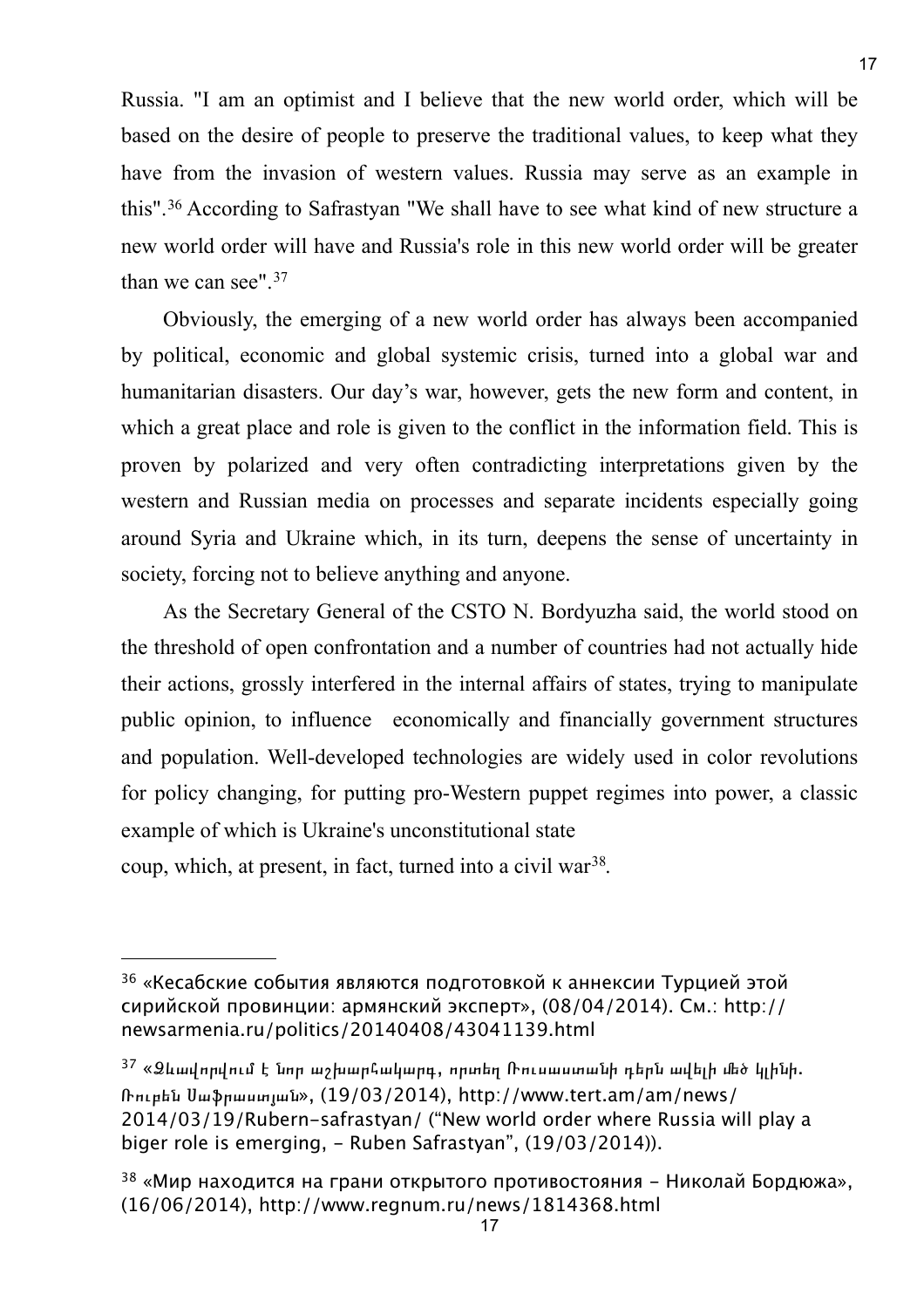The world today is in systemic shocks. It is clear that in case of such trends, the future of the world is chaos. In a century after the World War I began and in almost seventy years after the end of the World War II the world again stands on the threshold of a Great disaster. The shootings are again heard in Europe, the interests of superpowers collide, and hundreds of people are dying. In this case we can only hope that none of the sides will pass the red line.

On the other hand, market psychology is recording world triumph, i.e. money worship, lifestyle of uncontrolled consumption and pleasures, the unprecedented countercultural process in the history of human civilization, the fact that the East of Europe falls behind in terms of science and education, the collapse of the industry, and the centralization of the latter, including technology, in the Western countries, in their turn, contribute to global systemic and world outlook crisis, and cause deep stratification of socio-economic levels of the countries.

Within the context of aforementioned, the problem of both ensuring the IS and developing the most effective policy in the scale of transnational bodies and separate states becomes more urgent, as it is no secret that the field of information and media is one of the tools of global governance.

### *Some conclusions regarding Armenia*

Analyzing the new world order, the processes existing in global network society and IS field, it should be noted that the effective way to respond to the emerging challenges is the complex transformation of government system of each separate country, including bodies responsible for national security, as well as compliance of academic science and education with current requirements.

It should also be noted that a lot of work has been done in this direction in Armenia and this has got more strength in the last decade in way of the special services structural and professional complying, training of the relevant staff, creating specialized Think Tanks and etc., which, however, cannot be considered enough yet. There are already many centers operating in the style of Think Tanks in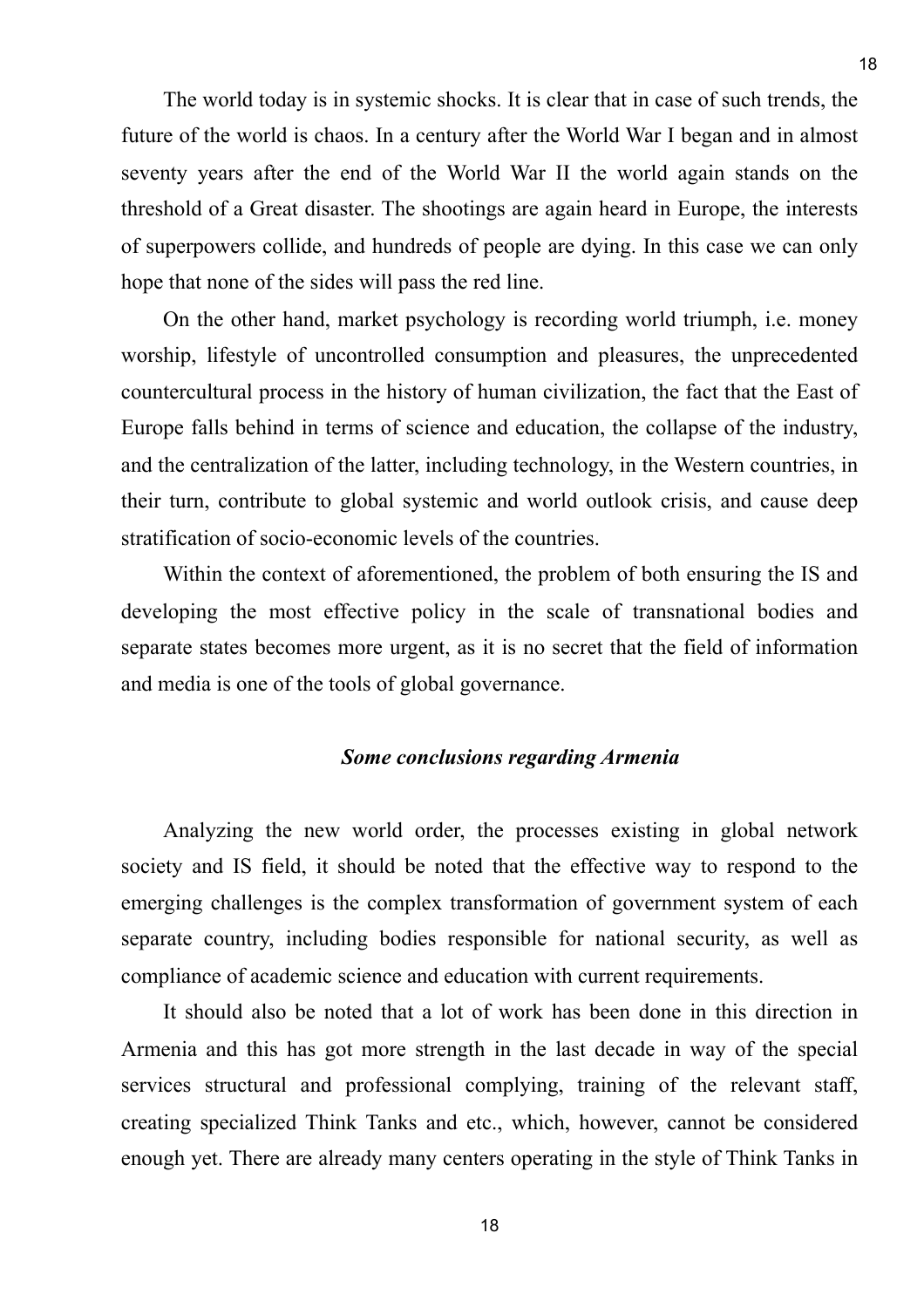the RA. However, let us mention, without going deep into the reasons, that, unfortunately, only a small part of them are remarkable in their activity.

One of the recent positive steps that can be mentioned is the creation of National Security Threat Analysis and Assessment Center within the structure of the National Security Council of Armeni[a39,](#page-18-0) which is certainly a welcoming initiative. In this context "Noravank" Foundation's Executive Director G. Harutyunan's suggestion to create Research Net Institute, which goal would be the modernization of Armenia's research system by using complex public expertise and analytical potential of the RA and Diaspora is interestin[g40.](#page-18-1) We believe that for effective implementation of this ambitious idea, it is necessary to involve RA Ministry of Diaspora which can take over the creation of such a center and coordination of cooperation between other RA agencies, organizations and relevant authorities and individuals of Diaspora.

In this context, note of Sergey Grinyayev, the director of Russian Center of Strategic Assessment and Predictions, is remarkable: "Today, we talk about the birth of a new information society, the basis of which is a network. Today, information and not material flows acquire special importance. And in new conditions the people of Armenia may and must express itself in a completely new way with its unique unified network structures within Diaspora, which, in its essence, is organically in harmony with the New World. No country of the Customs Union possesses such a unique structure... I think that, generally, Armenia is the only country in the Customs Union, which is really ready to get the new realities of a new network

<span id="page-18-0"></span> $39$  ԱԱԽ պաշտոնական կայթ, http://nsc.am/index.php?id=580 (The official website of the National Security Council of RA).

<span id="page-18-1"></span> $^{40}$  Հարու $\vec{b}$ լունյան Գ., Հայաստանին ուղղված մարտահրավերները գլոբալացվող աշխարհում, «21-րդ դար», թիվ 6 (46), 2012թ., էջ 14: (Harutyunyan G. Challenges to Armenia in the Globalizing World, "21-rd dar" #6 (46), 2012. P. 14)